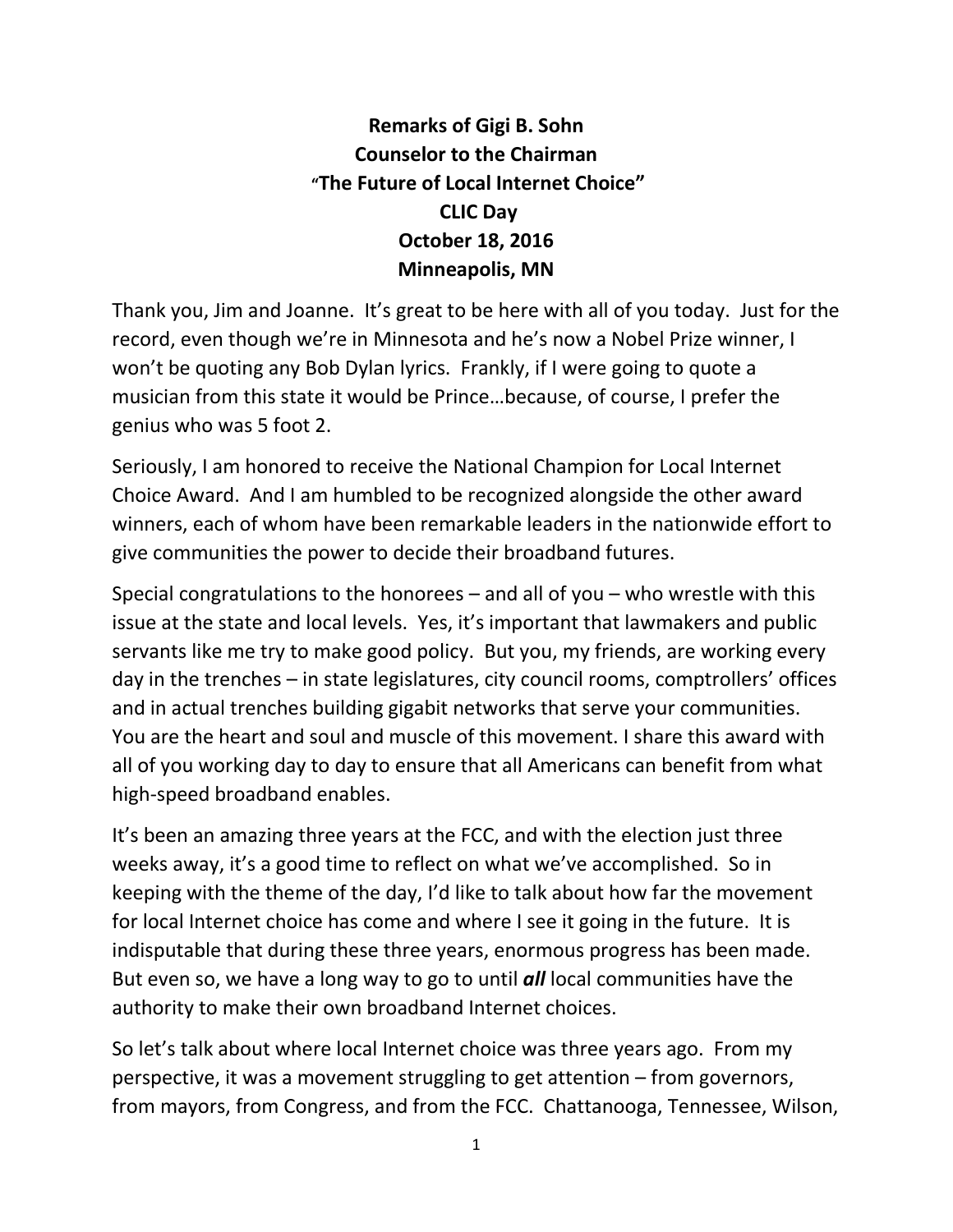North Carolina and Lafayette, Louisiana were the three shining examples of municipalities who had piggybacked on their existing utilities to provide outstanding gigabit broadband service. As you all know well, each of these cities had to fight to build these networks, and each are still constrained by state laws that prohibit them from expanding beyond their current footprints.

But much has happened since then to change that dynamic. I'd like to highlight three things. First, in January 2014, the U.S. Court of Appeals for the District of Columbia Circuit struck down the FCC's second attempt to adopt rules that would preserve an open Internet – commonly known as network neutrality. These rules would have prohibited broadband Internet service providers from favoring certain content, applications and services that ride over their networks. The court said that the section of the Communications Act the FCC used as its legal foundation for those specific rules did not give it the power to adopt them.

The FCC's subsequent effort to adopt rules to protect an open Internet started a year long, very public debate about how broadband should be regulated. The response was resounding – from the media, from policymakers and from nearly 4 million Americans – that one cannot participate fully in our society and our economy without access to high speed broadband Internet.

I'd like to think that this nationwide debate opened the eyes of many in state, local and federal government and in industry about the importance of broadband to the lives of everyday Americans. Much of what we hold dear in our democracy – education, health care, economic opportunity, civic participation and the free flow of information – is enabled and enhanced by broadband.

Second, at the same time that this national debate about net neutrality was taking place, the FCC was presented with petitions from Chattanooga's EPB and the City of Wilson, asking us to pre-empt the state laws that prohibit them from expanding. The petitioners asked the FCC, under its statutory mandate to "remove barriers to infrastructure investment," to pre-empt the restrictive provisions of the Tennessee and North Carolina laws.

On February 26, 2015, at a standing room only FCC meeting filled with cameras and great emotion, the agency voted both to adopt network neutrality rules by reclassifying broadband Internet access as a "telecommunications service" under Title II of the Communications Act, and to pre-empt the Tennessee law and most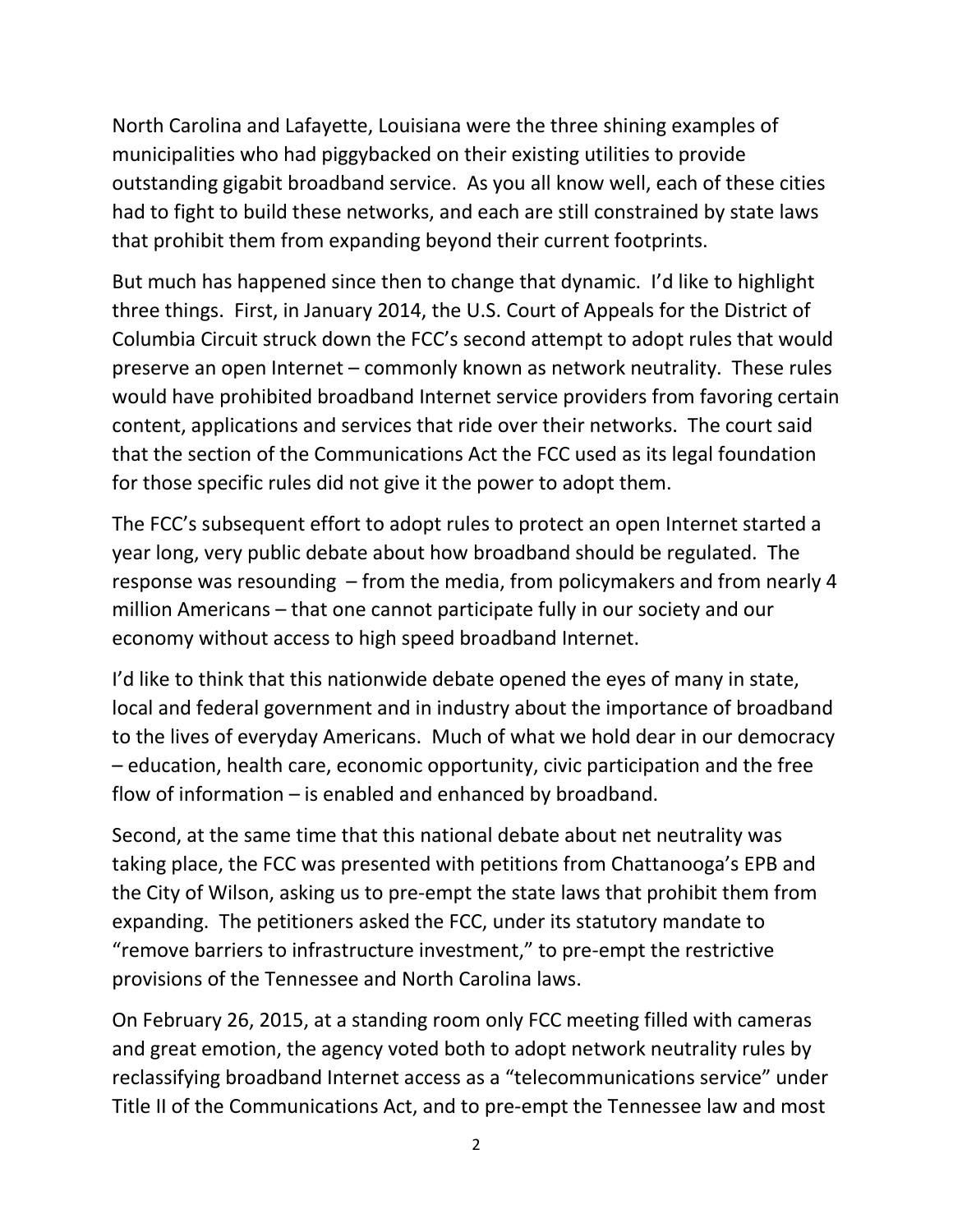of the North Carolina law. Eva Van Hook from Bradley County, Tennessee stood as Chairman Wheeler explained how she has to drive her son 12 miles to church to do his homework because the Tennessee law prevents her from getting faster and cheaper service from Chattanooga EPB. Richard Thornton stood as Chairman Wheeler told of his frustration with paying \$316 a month for a patchwork of slow services, but being unable to take advantage of EPB's services provided just one mile away. These two decisions gave a national, and indeed an international, platform to the fundamental importance of broadband access, and to the need for localities to be empowered to decide how to best serve their citizens.

Third was the work of local choice advocates like you, with an important assist from the philanthropic community. You showed other cities and towns the economic and social successes of Chattanooga, Wilson and Lafayette and convinced them to move forward. You expanded the conversation beyond "muni" broadband that relied on a pre-existing utility network, to "community broadband," which encompasses many flavors of local choice, including publicprivate partnerships of the kind we are seeing in Holly Springs, North Carolina, Urbana/Champaign, Illinois and Garrett County, Maryland. You proved false the old saw that community broadband resulted in nothing but "failures" and you successfully elevated the fact that the vast majority of these systems are built because incumbents refuse to provide adequate broadband service or indeed in some cases any service at all. You demonstrated through empirical and anecdotal studies that community run broadband networks lead to greater economic development, rising home prices and greatly improved citizen welfare.

Foundations chipped in to start CLIC, under the strong leadership of Jim Baller, Joanne Hovis, Chris Mitchell and Catherine Rice, Ashley Stelfox and the Next Century Cities Coalition, which can boast a membership of over 150 mayors from cities big and small, Democratic and Republican, urban and rural. Deb Socia has done an incredible job getting mayors to weigh in on a wide variety of broadband policy issues affecting their communities. For the first time, there are specific organizations dedicated to promoting local Internet choice.

And what were the results from these three events? First, by our count, over 50 new community broadband projects have begun since February 2015. These projects are popping up across the country, including in California, Idaho, Texas,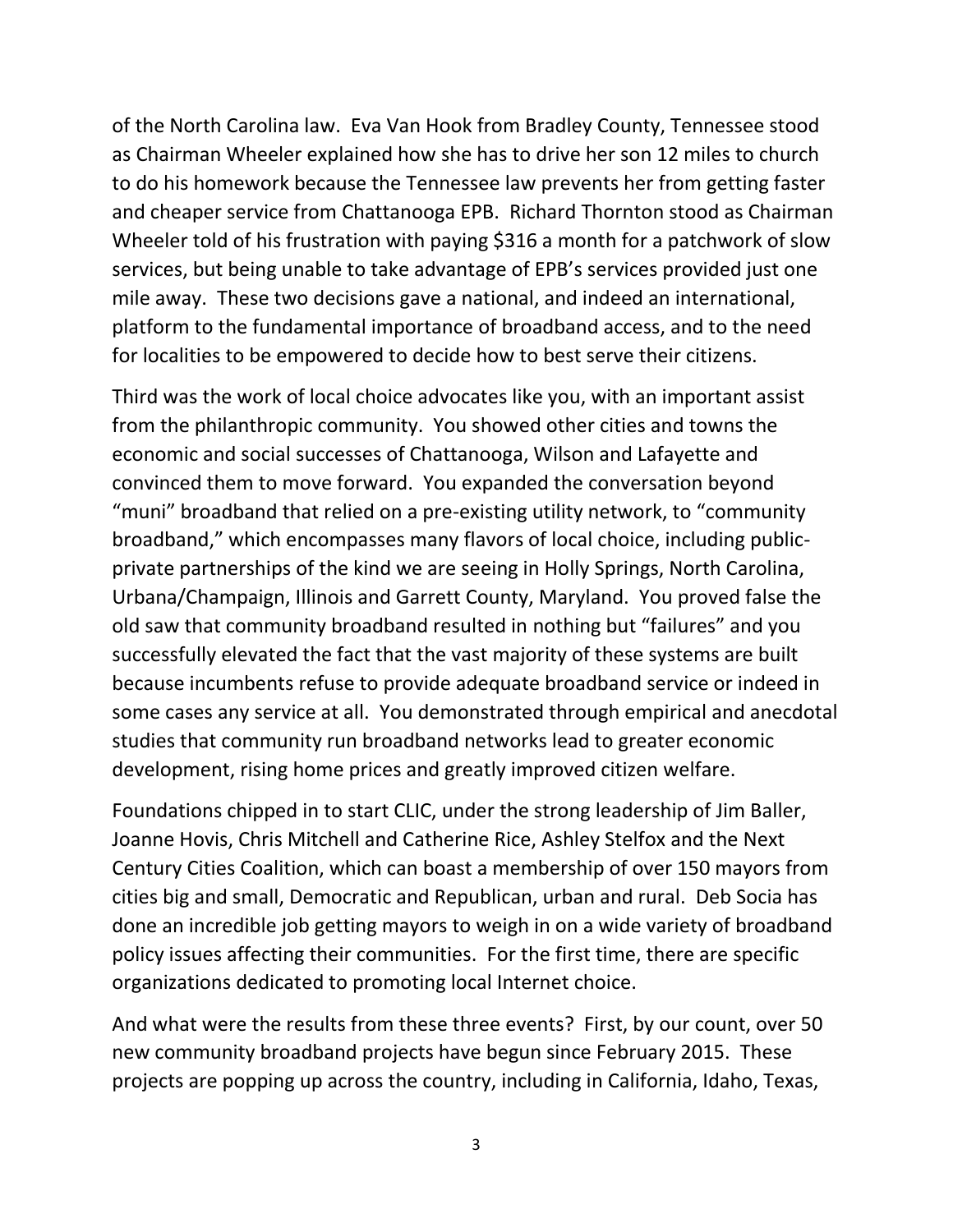New Mexico, Wisconsin, Ohio, Maryland, South Carolina and Maine. Second, few states have tried to pass laws that would restrict community broadband, and the two that were introduced – both in Missouri – quickly failed. Third, communities in states that have restrictions on community broadband but allow for such networks if the communities vote for them in referenda, are doing so. In Colorado, for example, 44 cities and counties voted to override the law restricting community broadband. And fourth, community broadband projects that were supposed to be scaled back or thrown on the trash heap have come back strong. Kentucky Wired, the Kentucky statewide broadband project, which most believed was going to be scaled back because of a change in state leadership, is back on track. And UTOPIA, the much-maligned 11-city fiber project in Utah, is financially stable and growing at its fastest pace ever, despite a barrage of opposition from industry and its state legislature.

But let's talk about the elephant in the room - the one result in the past 3 years that was a setback for local choice. Of course I'm talking about the August decision by the US Court of Appeals for the  $6<sup>th</sup>$  Circuit's overturning our order preempting the restrictive state laws of Tennessee and North Carolina. While the court did not disagree that our cause was noble, it did disagree that we had the power under the Communications Act to pre-empt the state laws. The decision in this case has led to at least one community – Pinetops, North Carolina – having to cease service being provided by Wilson Greenlight. The sad case of Pinetops, a rural community with many low-income residents, has been well documented by the New York Times.

So where do we go from here? Doubtless, the  $6<sup>th</sup>$  Circuit decision hurts. I'm guessing that had the FCC won, several communities in states with restrictive community broadband laws would have petitioned us quickly for similar relief, and others would have gone to their state legislatures and threatened to do the same. Maybe that strategy would have led to the pre-emption or repeal of some of these laws.

What the 6<sup>th</sup> Circuit decision means to me is not that the battle is over, but that the battlefield and the battle plan must shift. The battlefield is no longer the FCC and the courts, but state legislatures. And the battle plan is no longer to file convincing petitions and briefs. It is for advocates for local Internet choice to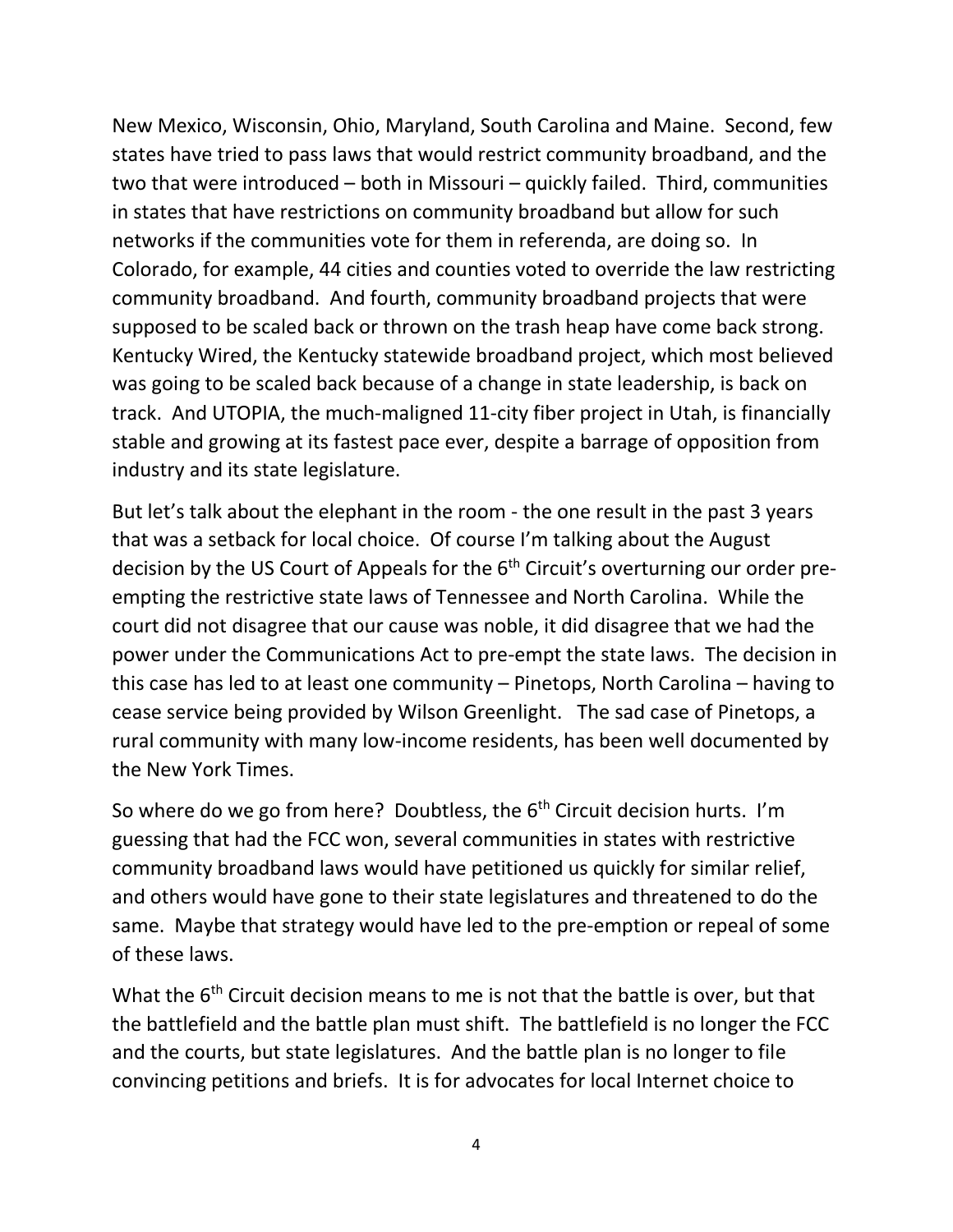bring every local mayor, city council, business, school, college, library, chamber of commerce and citizen together to convince state officials that for the future of those cities and towns and by extension, the state itself, localities must have the ability to determine their own broadband futures. And if you'd like, Chairman Wheeler will be happy to help. As he said on the day of the  $6<sup>th</sup>$  Circuit decision: "Should states seek to repeal their anti-competitive broadband statutes, I will be happy to testify on behalf of better broadband and consumer choice. Should states seek to limit the right of people to act for better broadband, I will be happy to testify on behalf of consumer choice." Trust me, you'll never get a more passionate and persuasive advocate than Chairman Tom Wheeler.

Without a doubt, this new battlefield is much larger and the battle will be much harder, longer and more costly. But victory will be sweeter and less vulnerable to legal challenge if local stakeholders make their voices heard.

I'd like to talk about two other issues that I think are critical to the future of local Internet choice, and indeed any expansion of broadband. The first is arcane and incredibly important – pole attachments. As my friends Blair Levin and Susan Crawford have written, unless cities and towns can get predictable and affordable access to old-fashioned utility poles, building gigabit networks will be difficult and costly. Some cities possess their own poles, but often they are controlled by utilities or incumbent Internet service providers who have no incentive to make them available to municipal competitors at a fair price.

When the FCC reclassified broadband Internet access service as a "telecommunications service," it made mandatory non-discriminatory access to poles for broadband providers. The FCC also has rules to avoid high costs and delays, but they don't benefit cities and counties and they cover a little more than a third of the 130 million poles in the US. Moreover, even if a city is able to get an agreement to place fiber on these poles, the process for actually getting the pole ready for a new attachment can also be costly and time consuming. This "makeready" process is ripe for gaming by those who disfavor competition.

While there are no easy answers to the pole attachment problem, it must be addressed, and soon, if communities and competitors are to be able to build new networks.